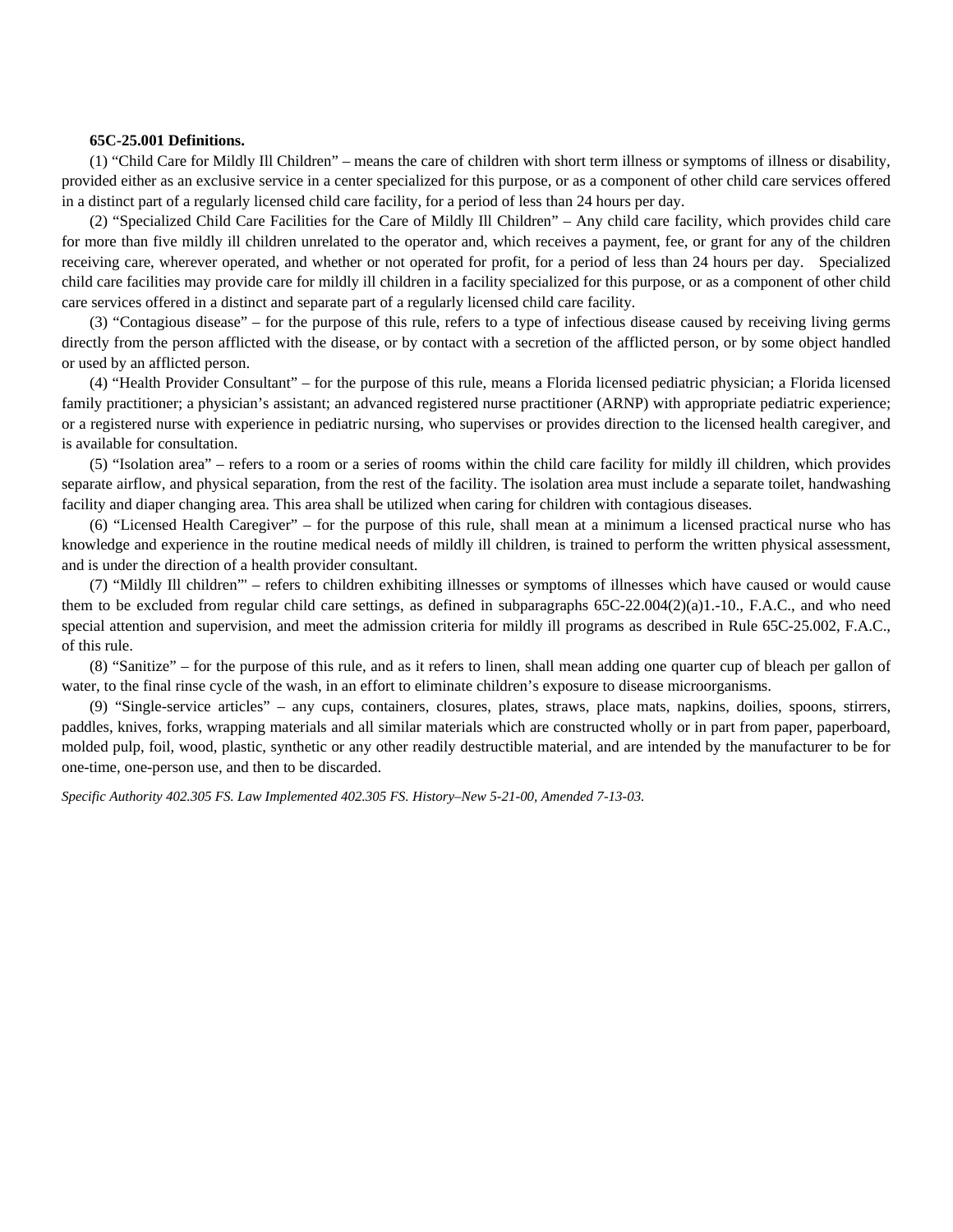### **65C-25.002 Admission and Assessment.**

(1) General Requirements.

(a) A child care facility for mildly ill children shall have at a minimum on ongoing agreement with a Health Provider Consultant, as defined in subsection 65C-25.001(3), F.A.C., for continuing medical or nursing consultation. The health provider consultant shall perform the following services:

1. Oversee the development of written policies and procedures.

2. Review, approve, and update annually, such policies and procedures.

3. Provide at least quarterly on-site monitoring of the implementation of such policies and procedures.

4. Provide ongoing consultation to the facility in its overall operation and management.

(b) A child care facility for mildly ill children shall have at a minimum one licensed health caregiver, as defined in subsection 65C-25.001(5), F.A.C. The licensed health caregiver shall be responsible for performing the written physical assessment, and periodic child evaluations, per paragraph 65C-25.002(2)(b), (c), and (d), F.A.C.; provide ongoing daily oversight; make decisions as to the exclusion of any child; and be present at the facility at all times during the hours of operation.

(2) Admission.

(a) No child shall be accepted to a child care facility for mildly ill children without written parental or guardian permission. However, permission may be obtained by telephone if a child in attendance at a regular child care facility becomes mildly ill and is admitted to that same facility's program for mildly ill children. Where the child is in care under telephone permission, written parental permission must be obtained prior to the child's admittance to the program for mildly ill children the following day.

(b) The program director or licensed health caregiver shall have the authority to require a written medical evaluation for a child to include diagnosis, treatment and prognosis, if such evaluation is necessary to determine the appropriateness of a child's attendance prior to admission and upon worsening of the child's symptoms.

(c) Prior to admission, the child care facility for mildly ill children shall require a written description, signed by the parent, of the child's current and recent illnesses; immunization history, habits, special diets, allergies, medication needs; symptoms requiring notification of parent or health care provider, and where and how the parent or health care provider is to be notified.

(d) An initial written physical assessment on each child shall be completed by the licensed health caregiver, as defined in subsection 65C-25.001(5), F.A.C., based on the inclusion and exclusion criteria outlined in subsections 65C-25.002(3) and (4), F.A.C., to determine appropriateness of admission to the facility. A parent must remain on the premises until admission has been determined.

(e) The written physical assessment shall at a minimum include vital signs and observation of the child's general appearance, head, eyes, nose, mouth, ears, skin, abdomen, arms and legs, and breathing pattern for symptoms of illness.

(f) Once admitted, children shall be periodically monitored by the licensed health caregiver and evaluated according to policies and procedures established and approved by the facility operator and the health provider consultant. Evaluations on each child's condition shall be documented, and shall include the following plus additional information that the facility operator and the health provider consultant may add if they deem it is necessary to evaluate the children:

1. Temperature.

- 2. Respiration.
- 3. Pulse.
- 4. Amount of food or fluid intake.

5. Color, consistency and number of stools.

6. Color of urine and frequency of urination.

7. Skin color and alertness.

8. Activities such as amount of sleep, rest, and play.

(g) The condition evaluations must be maintained in each child's record and retained by the facility for a minimum of four months. Copies shall be provided to parents daily.

(h) Children with communicable illnesses (e.g., chicken pox) may be accepted in a child care facility for mildly ill children, only if there is an isolation area as defined in subsection 65C-25.001(4), F.A.C., of this rule, and provided the isolation area has a separate outside entrance from the rest of the child care facility.

(3) Inclusions. A child care facility for mildly ill children may consider for admission, and accept children exhibiting illnesses or symptoms for which they can be excluded from child care provided for well children, but who do not meet exclusion criteria as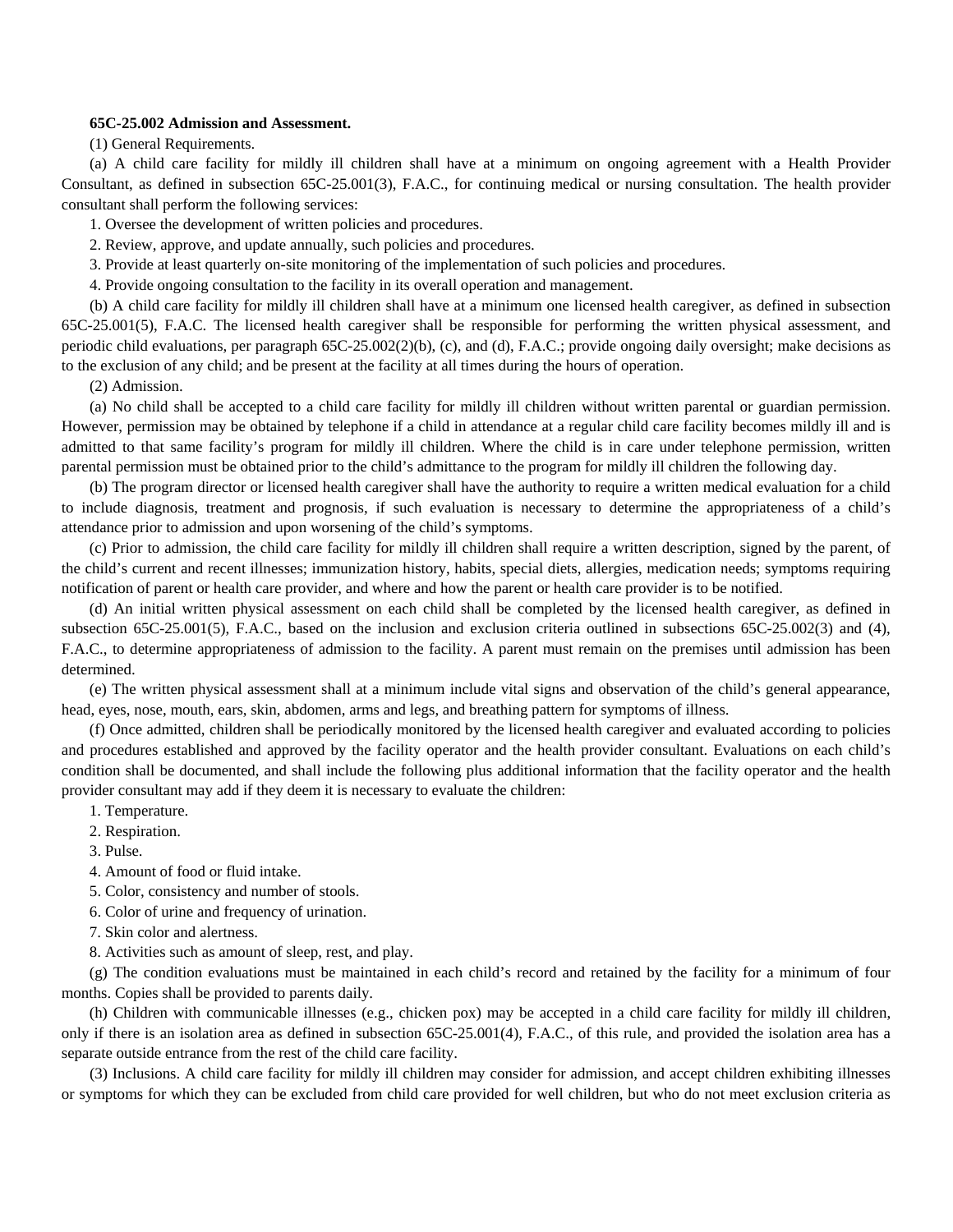outlined in subsection 65C-25.002(4), F.A.C., of this rule. Children exhibiting the following symptoms or illnesses, or disabilities, shall be deemed eligible to participate in child care facilities for mildly-ill children:

(a) Not feeling well, unable to participate in regular child care activities, or has other activity restrictions;

(b) Recovering from prior day surgical procedure or hospital admission;

(c) Controlled fever of  $102^{\circ}$  orally;  $101^{\circ}$  axillary, or  $103^{\circ}$  rectally, or below. If the child's temperature is higher than the temperatures listed above a physician must give written approval for admission; or verbal approval with written follow up for admission;

(d) Respiratory infections such as cold or flu, virus;

(e) Vomiting less than three times without dehydration;

(f) Diarrhea (more than one abnormally loose stool within a 24 hour period) without signs of dehydration, and without blood or mucus in the stool;

(g) Gastroenteritis without signs of severe dehydration;

(h) Diagnosed asthma;

(i) Urinary tract infections;

(j) Ear infections;

(k) Orthopedic injuries;

(l) Diagnosed rash;

(m) Tonsillitis; or

(n) Strep throat or conjunctivitis after 24 hours of appropriate medication, if isolation is unavailable. Strep throat or conjunctivitis prior to 24 hours of appropriate medication is included only if isolation area is available.

(4) Exclusions. Any child exhibiting the following symptoms or combination of symptoms, shall be excluded from child care facilities for mildly ill children;

(a) Unresponsive temperature of  $104^{\degree}$  orally;

(b) Undiagnosed or unidentified rash;

(c) Respiratory distress;

(d) Major change in condition requiring further care;

(e) Contagious diseases, if no isolation room is available;

1. Strep throat or Conjunctivitis prior to 24 hours of treatment.

2. Diarrhea due to diagnosed shigella, salmonella, rota virus, giardia, or campylobacter.

3. Chicken pox, mumps, measles, rubella, pertussis, diphtheria.

4. Head lice, scabies prior to 24 hours of treatment, or

5. Other conditions as determined by the director or health provider consultant.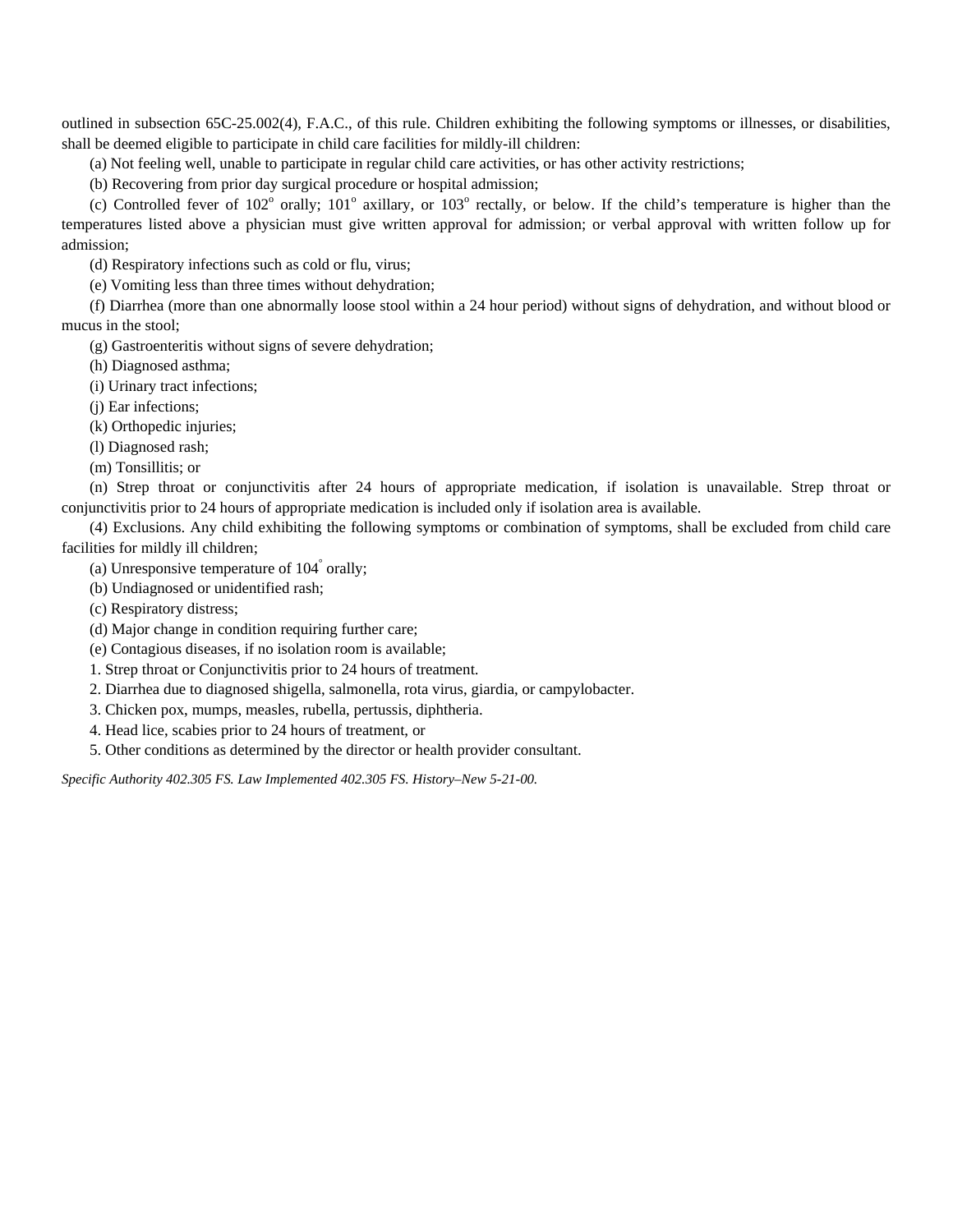## **65C-25.003 General Information.**

(1) Application.

(a) Application must be made on CF-FSP Form 5237, Dec. 99, Application For A License To Operate a Specialized Child Care Facility for Mildly Ill Children, which is incorporated by reference.

(b) Each completed application must be submitted to the licensing authority, with the statutory licensing fee pursuant to Section 402.315(3), F.S.

(c) The completed application must be signed by the individual owner, prospective owner, or the designated representative of a partnership, association, or corporation.

(d) A completed application for renewal of an annual license must be submitted to the department or local child care licensing agency at least 45 days prior to the expiration date of the current license to ensure that a lapse of licensure does not occur. The renewal application and required forms may be obtained from the local child care licensing office.

(2) License.

(a) A license to operate a child care facility for mildly ill children is issued in the name of the owner, partnership, association, or corporation.

(b) Facilities providing both regular child care for well children and child care for mildly ill children must procure and maintain two separate licenses.

(c) Hospitals maintaining current Joint Commission for the Accreditation of Healthcare Organizations (JCAHO) accreditation, operating hospital based child care for mildly ill children, shall be exempt from licensure under this rule.

(d) In compliance with Section 402.305(18), F.S., at least one week prior to changing ownership of a child care facility, one or more of the following methods of notification to parents or guardians must be observed:

1. Posting a notice in a conspicuous location at the facility.

2. Incorporating information in any existing newsletter.

3. Individual letters, or fliers.

(e) The license must be posted in a conspicuous location at the facility.

(3) Ratios.

(a) The following staff to child ratios are based on primary responsibility for the supervision of children and applies at all times, when mildly ill children are in care:

1. For children from birth up to 1 year of age, there must be one child care personnel for every three children.

2. For children 1 year of age up to 4 years of age, there must be one child care personnel for every four children.

3. For children 4 years of age and older, there must be one child care personnel for every six children.

(b) Mixed Age Groups.

1. In groups of mixed age ranges, where one or more children under 1 year of age are in care, one child care personnel shall be responsible for a maximum of three children of any age group.

2. In groups of mixed age ranges, where one or more children 1 year of age and older are in care, the staff to child ratio shall be based on the age of the largest numbers of children within the group. When equal numbers of children in each group are in care, the most restrictive staff to child ratio shall apply.

(4) Supervision.

(a) Direct supervision means watching and directing children's activities within the same room or designated outdoor play area and responding to each child's need. Child care personnel at a child care facility for mildly ill children must be assigned to provide direct supervision to a specific group of children and be present with that group of children at all times.

(b) No operator, owner or employee of a child care facility for mildly ill children shall be under the influence of narcotics, alcohol, or other impairing drugs, which affects their ability to provide supervision and safe child care.

(5) Schedule of Activities.

(a) The facility shall include a daily schedule tailored to each child's symptoms, energy level, and parent's instructions.

(b) The daily schedule shall be flexible and provide age appropriate activities without over stressing the children.

(6) Access.

(a) Child care facilities for mildly ill children, shall provide the custodial parent or legal guardian access to the facility in person and by telephone, during hours of operation and at all times that the child is in care.

(b) Access to the facility shall be provided to the licensing authority, pursuant to Section 402.311, F.S.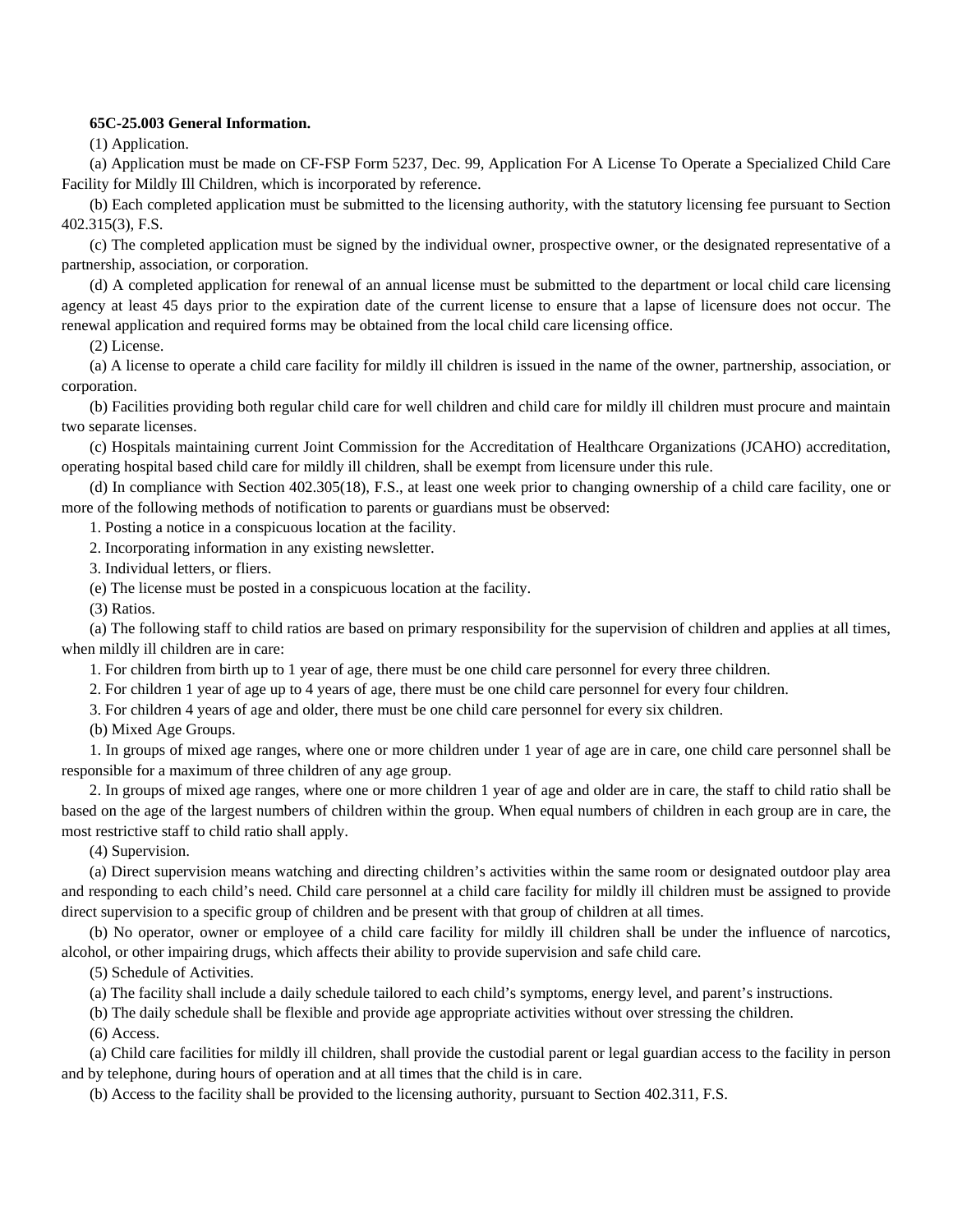(7) Child Discipline.

(a) Child care facilities for mildly ill children shall adopt a discipline policy consistent with Section 402.305(12), F.S.

(b) All child care personnel of the child care facility for mildly ill children must comply with the facility's written discipline policy. Such policies shall include standards that prohibit children from being subjected to discipline which is severe, humiliating, frightening, or associated with food, rest, or toileting. Spanking or any other form of physical punishment is prohibited by all child care personnel.

(c) A copy of the discipline policy must be available for review by the licensing authority.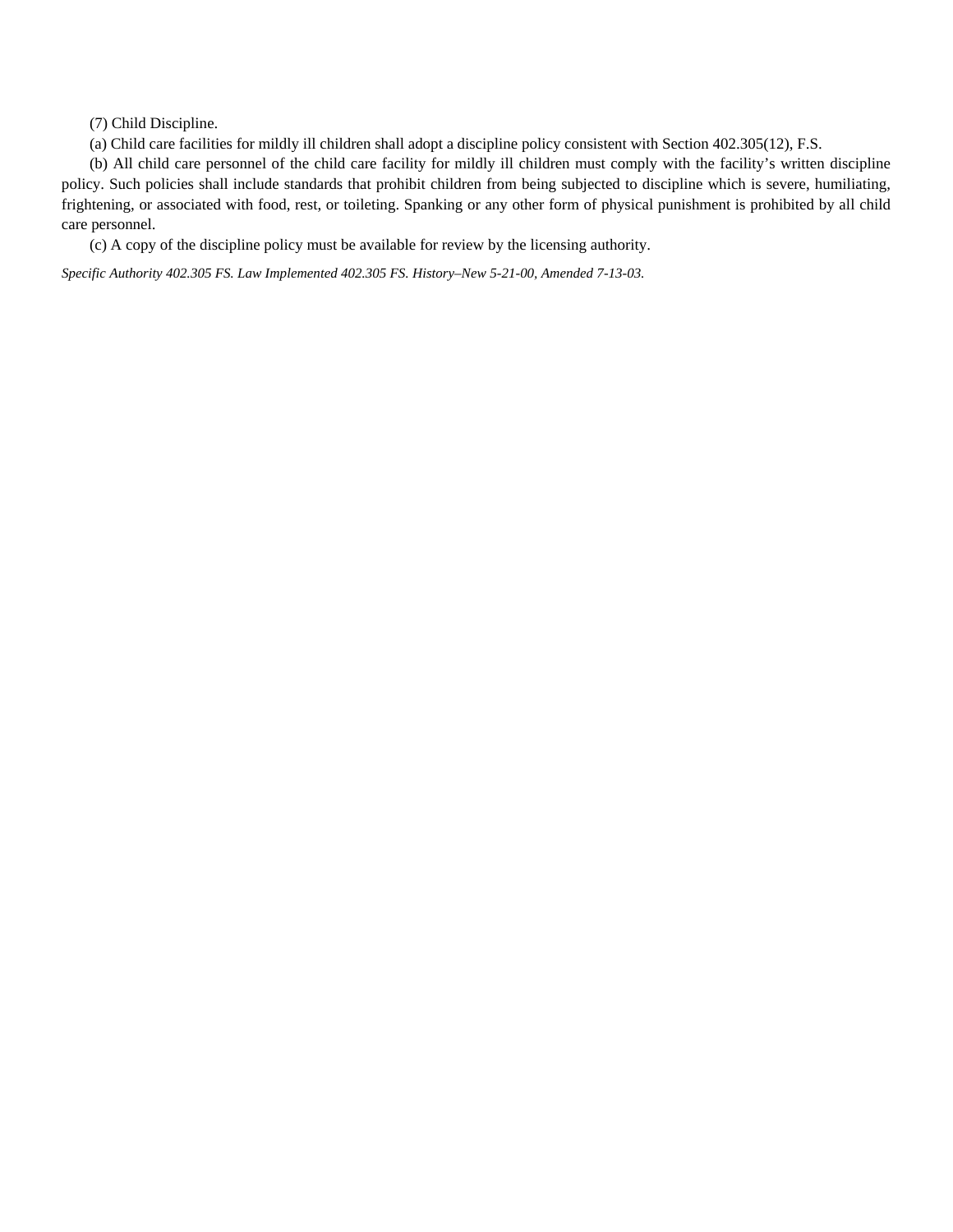#### **65C-25.004 Physical Environment.**

(1) Sanitation and Safety.

(a) A child care facility for mildly ill children, if located in a regular licensed child care facility, shall utilize rooms or areas which are physically separated by floor to ceiling walls, from all other components of the regular licensed child care facility.

(b) The physical indoor and outdoor space, and equipment designated for use by the mildly ill children, shall not be used by children and child care staff from any other component of the regular licensed child care facility.

(c) Child care facilities for mildly ill children, which serve children with contagious diseases as defined in Rule 65C-25.002, F.A.C., shall have separate isolation areas, ventilation systems, and entrances.

(d) Child care programs for mildly ill children shall make provisions to prevent the participating mildly ill children from coming in contact with all other areas and components of the child care facility where well children are in care.

(e) Child care facilities for mildly ill children must be in good repair, free from health and safety hazards, and clean and free from vermin infestation. During the hours the facility is in operation, no portion of the building shall be used for any activity which could endanger the health and safety of the children.

(f) All areas and surfaces accessible to children shall be free of toxic substances and hazardous materials.

(g) No animals shall be allowed on the premises of programs caring for mildly ill children.

(h) All potentially harmful items including cleaning supplies, flammable products, and poisonous, toxic, and hazardous materials must be labeled. These items as well as knives and sharp tools must be stored in locations inaccessible to the children in care.

(i) No firearms shall be kept on the premises.

(j) No narcotics, alcohol, or other impairing drugs shall be present or allowed on the premises, unless prescribed for any of the children in care.

(k) Pursuant to Chapter 386, F.S., smoking is prohibited within the child care facility, all outdoor play areas, and in vehicles when transporting children.

(l) Design and construction of a new child care facility or modifications to an existing facility, must meet the minimum requirements of the applicable local governing body.

(2) Rooms Occupied by Children.

(a) All rooms must have lighting the equivalent of 20 foot candles at three feet from the floor to allow for supervision and for safe methods of entering and exiting each room. At all times lighting must be sufficient enough to visually observe and supervise children, including during naptime.

(b) An inside temperature of  $65^\circ$  to  $82^\circ$  F must be maintained at all times.

(c) All rooms shall be kept clean, adequately ventilated and in good repair. Cleaning shall not take place while rooms are occupied by children except for general clean-up activities which are a part of the daily routine.

(d) Rodents and vermin shall be exterminated. Pest control shall not take place while rooms are occupied by children.

(3) Indoor Floor Space.

(a) There shall be a minimum of 35 square feet of usable indoor floor space per child.

(b) Usable indoor floor space refers to that space available for indoor play, classroom, work area, or nap space. Usable indoor floor space is calculated by measuring at floor level from interior walls and by deleting space for stairways, toilets and bath facilities, permanent fixtures and non-movable furniture. Kitchens, offices, laundry rooms, storage areas, and other areas not used by children in normal day-to-day operations are not included when calculating usable indoor floor space.

(c) Shelves or storage for toys and other materials shall be considered as usable indoor floor space if accessible to children.

(4) Outdoor play space.

(a) Child care facilities for mildly ill children are not required to provide outdoor play space.

(b) Should a facility choose to provide outdoor play space, it shall be physically separated from that space provided for well children, and all equipment shall meet all safety requirements as outlined in paragraph 65C-25.006(3)(b), F.A.C.

(5) Napping and Sleeping Space. For the purpose of these standards, sleeping refers to the normal overnight sleep cycle while napping refers to a brief period of rest during daylight or early evening hours.

(a) Each child care facility for mildly ill children must include a designated area where a child can sit quietly and lie down to rest or nap. When not in use, napping space and usable indoor floor space may be used interchangeably.

(b) Each child in care must be provided safe and sanitary bedding to be used when napping or sleeping. Bedding means a cot,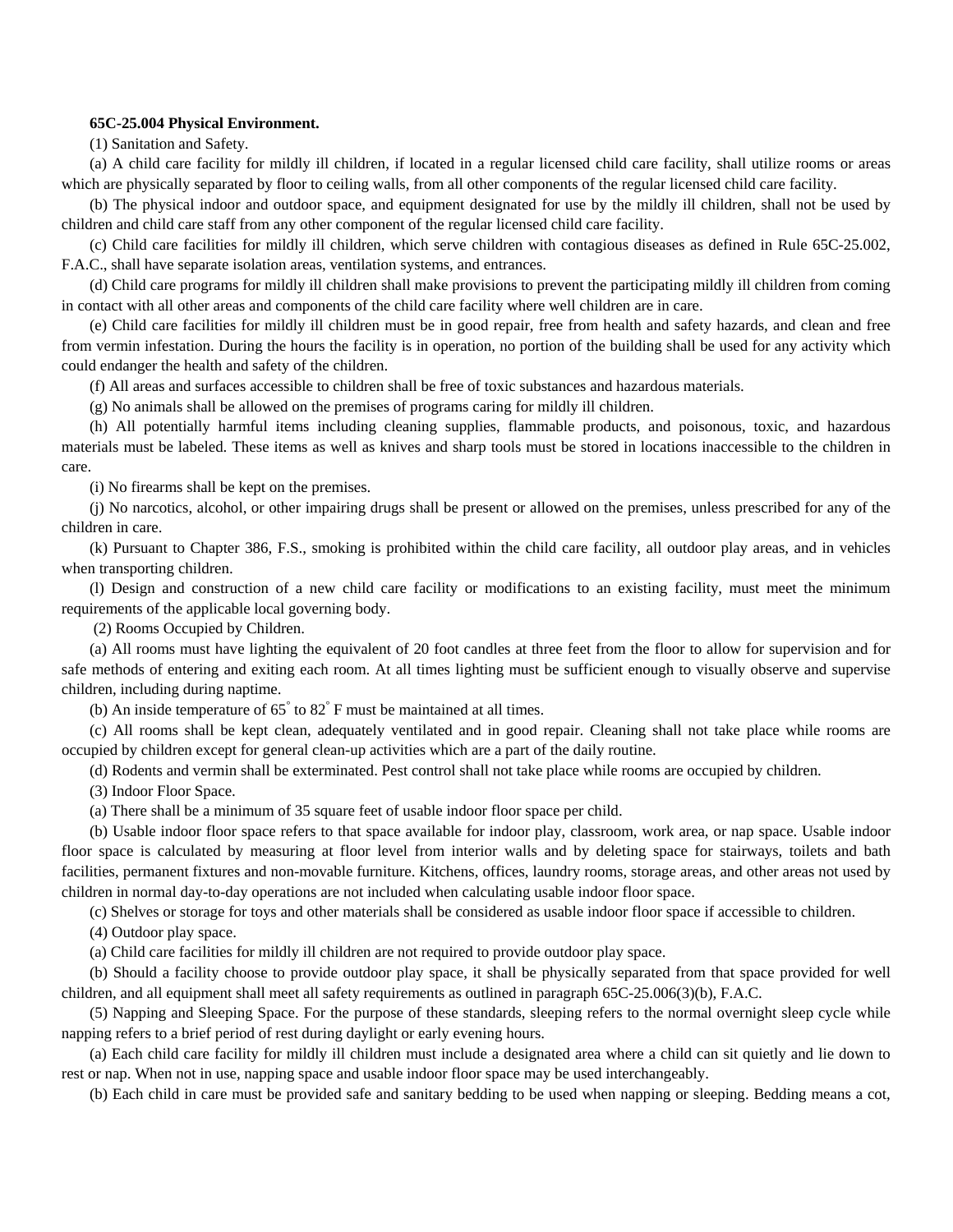bed, crib, or playpen. Playpens may not be used for care when children are sleeping. Bedding must be appropriate for the child's size.

(c) Linens, if provided by the facility, must be sanitized daily, per subsection 65C-25.001(7), F.A.C., and more often if soiled or dirty. Linens and blankets must be provided when children are napping or sleeping. Pillows must be available except for infants under 24 months of age. When napping or sleeping, young infants that are not capable of rolling over on their own should be positioned on their back and on a firm surface to reduce the risk of Sudden Infant Death Syndrome (SIDS), unless an alternate position is authorized in writing by a physician. The documentation shall be maintained in the child's record.

(d) Linens must be stored in a sanitary manner.

(e) A minimum of 3 feet separation between bedding must be maintained at all times bedding is in use. Exit areas must remain clear in accordance with fire safety regulations.

(f) Children up to one (1) year of age must be in their own crib, port-a-crib or playpen with sides. Crib sides must be raised and secured while an infant is in the crib. Cribs must meet the construction regulations as outlined in Title 16 code of Federal Regulations, Parts 1508 & 1509.

(g) No double or multi-deck cribs, cots or beds may be used.

(6) Toilet and Bath Facilities.

(a) Child care facilities for mildly ill children shall provide toilet and bath facilities, which are easily accessible and at a height usable by the children. Platforms are acceptable when safely constructed and easily cleaned and sanitized.

(b) The facility shall provide a minimum of one toilet and one wash basin for every ten children. For design and construction of a new child care facility or modification to an existing facility, paragraph 65C-25.004(1)(l), F.A.C., shall apply.

(c) Toilet and bath facilities shall be designated for the exclusive use of the mildly ill children in care and their caregivers, and shall be accessible from within the room where care is being provided. If the specialized child care facility for mildly ill children is located within a child care facility, the toilet and bath facilities used by the mildly ill children and their caregivers shall be separate from those utilized by children and caregivers from other components of the child care facility.

(d) Toilet and bath facilities shall provide privacy to all users.

(e) Toilet facilities shall not open directly into an area where food is prepared. A toilet facility may open directly into an area used by children where food is served.

(f) Children must receive supervision and care in accordance with their age and required needs and be accounted for at all times while bathing or using the toilet facilities.

(g) At least one portable or permanent bath facility shall be provided and be available for bathing children.

(h) Running water, toilet paper, disposable towels, liquid soap and trash receptacles shall be available to and within reach of children using the toilet facility.

(i) Each basin and toilet must be maintained in good operating condition and sanitized after each use.

(j) Hand washing sinks shall not be used for food service preparation or food clean up.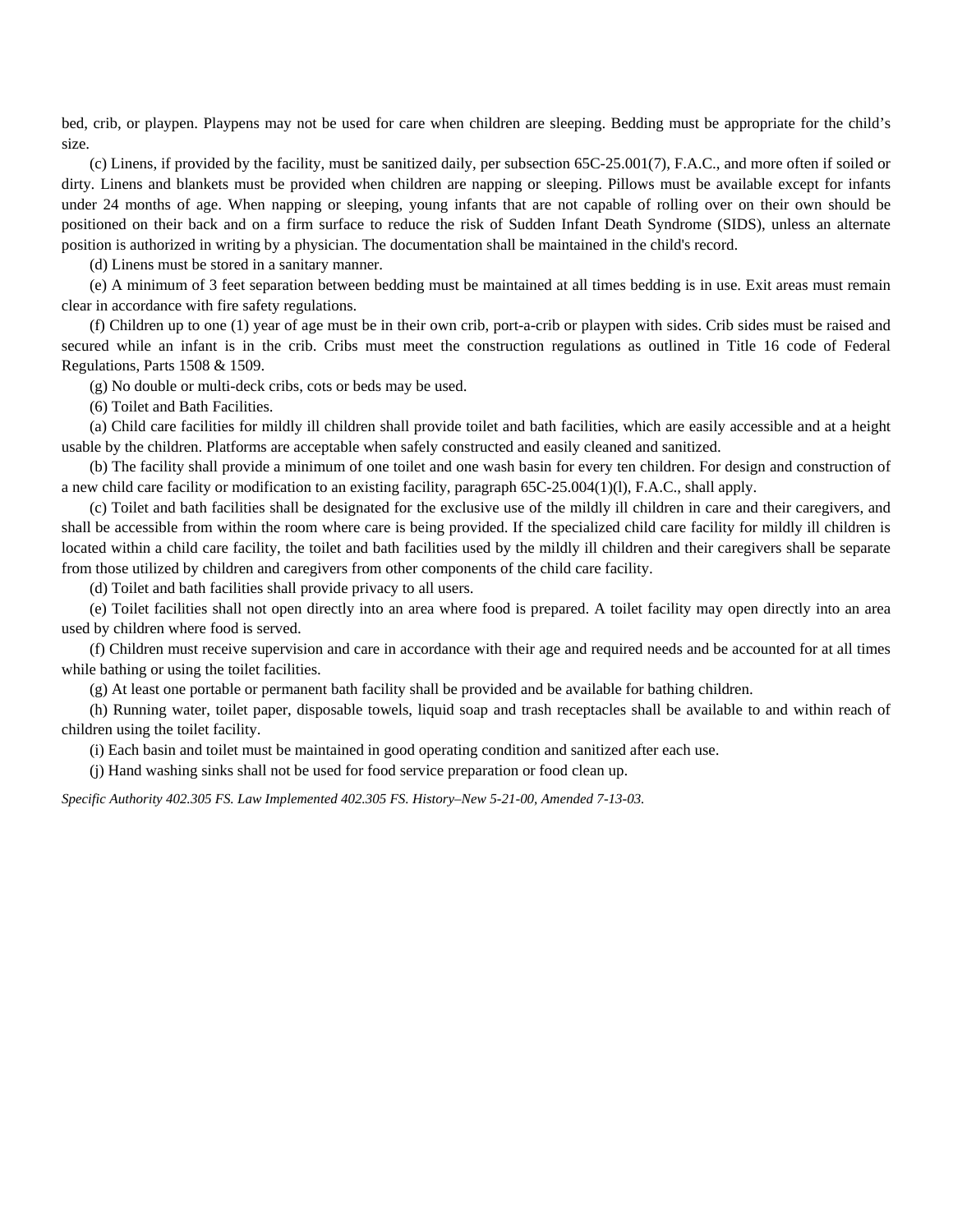# **65C-25.005 Personnel Requirements.**

(1) Minimum Requirements. All child care personnel in facilities for mildly ill children shall meet the requirements outlined in Section 402.305(2), F.S., and the following additional requirements.

(2) Minimum Age Requirements.

(a) Operators or Directors of a child care facility for mildly ill children shall be at least 21 years of age.

(b) In the absence of the operator or director, there must be a staff person in charge of the facility, who is at least 21 years of age and remains on the premises at all times during the hours of operation.

(c) No person under the age of 18 shall be allowed to provide care for mildly ill children.

(3) Minimum Training Requirements.

(a) All child care personnel caring for mildly ill children shall have current certification in child cardiopulmonary resuscitation and first aid prior to caring for the children at the facility.

(b) In addition to the required training outlined in Section 402.305(2)(d), F.S., and Rule 65C-22.003, F.A.C., all child care personnel caring for mildly ill children shall complete 8 hours of annual in-service training relating to care of sick children and the prevention of communicable diseases. Operators or Directors shall complete at least 2 hours of training relating to sick children as part of their 8 hours annual in-service training.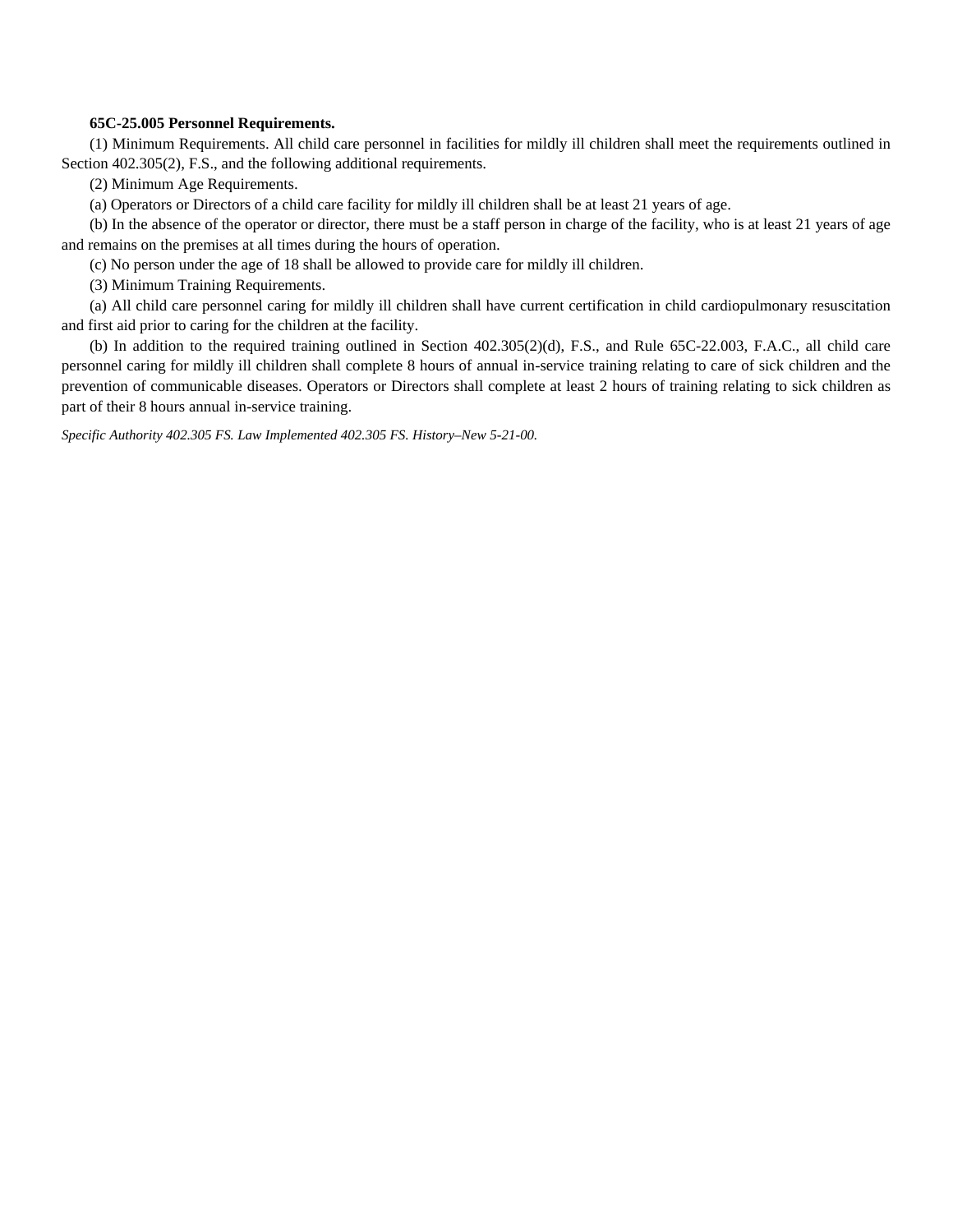### **65C-25.006 Health and Safety.**

(1) General Requirements.

(a) When window or doors of the child care facility for mildly ill children are left opened, they must be screened to prevent entrance of any insect or rodent. Screens are not required for open air classrooms and picnic areas.

(b) Following personal hygiene procedures for themselves or when assisting others, and immediately after outdoor play, employees, volunteers, and children shall wash their hands with soap and running water, drying thoroughly with disposable towels. Only soap from a liquid soap dispenser shall be used for hand washing.

(c) A child care facility for mildly ill children shall ensure that safe drinking water and other fluids consistent with the child's physical condition are available at all times to all children in care. Drinking fountains shall not be used.

(d) Only single-service articles, per subsection 65C-25.001(8), F.A.C., may be used for eating and drinking. Children may bring labeled items for their exclusive use, which must be returned to the parent or legal guardian on a daily basis.

(e) If the children are sleeping overnight in the facility, child care staff must ensure accepted bedtime routines are maintained, such as brushing teeth and face and hand washing. Toothbrushes, towels and wash cloths may not be shared.

(2) Diapering Requirements.

(a) Hand washing facilities, which include a basin with running water, disposable towels, disposable gloves, liquid soap, and trash receptacle, shall be available in the infant room or in the room where children with special needs in diapers are in care. Hands shall be washed and dried thoroughly after each diapering or toileting procedure to prevent the transmission of diseases or illnesses to other children in the facility's care.

(b) When children in diapers are in care, there shall be a diaper changing area with an impermeable surface which is cleaned with a sanitizing solution after each use. Children must be attended at all times when being diapered or when changing clothes.

(c) Diaper changing shall be in a separate area from the feeding or food service area.

(d) There shall be a supply of clean disposable diapers, clothing and sanitized linens at all times, which shall be changed or removed promptly when soiled or wet.

(e) Soiled disposable diapers shall be disposed of in a plastic lined, securely covered container, which is not accessible to children. The container shall be emptied and sanitized at least daily.

(f) When children require cloth diapers, only those brought from the child's home may be used, and must be returned to the parent at the end of the day.

(g) Soiled cloth diapers shall be emptied of feces in the toilet and placed in a securely covered container which is not accessible to children. The container shall be emptied and sanitized daily.

(h) Disposable gloves shall be used during all diaper changing activities. Gloves shall be discarded after use on each child, following disposal of disposable diapers or rinsing and sanitizing of cloth diapers. After gloves are discarded, personnel shall wash their hands and the hands of the child prior to sanitizing the diaper changing station.

(3) Equipment and Furnishings.

(a) Indoor Equipment.

1. A child care facility for mildly ill children shall make available toys, equipment and furnishings suitable to each child's age and development and of a quantity for each child to be involved in activities.

2. Toys, equipment and furnishings must be safe and maintained in a sanitary condition.

3. All washable toys, equipment and furniture used for one group of children with similar diagnosis in a child care facility for mildly ill children shall be washed and disinfected before being used by another group of children.

4. Non-washable toys brought from home may not be shared, and shall be sent home daily.

(b) Outdoor Equipment.

1. If the facility chooses to provide outdoor play space, equipment shall be securely anchored, unless portable by design, in good repair, maintained in safe condition, and placed to ensure safe usage by the children. Maintenance shall include checks at least every other month of all supports, above and below the ground, all connectors, and moving parts.

2. Permanent playground equipment must have a ground cover or other protective surface under the equipment which provides resilience and is maintained to reduce the incidence of injuries to children in the event of falls.

3. All equipment, fences, and objects on the facility's premises shall be free of sharp, broken and jagged edges and properly placed to prevent overcrowding or safety hazards in any one area. Fencing, including gates, must be continuous and shall not have gaps that would allow children to exit the outdoor play area. The base of the fence must remain at ground level, free from erosion or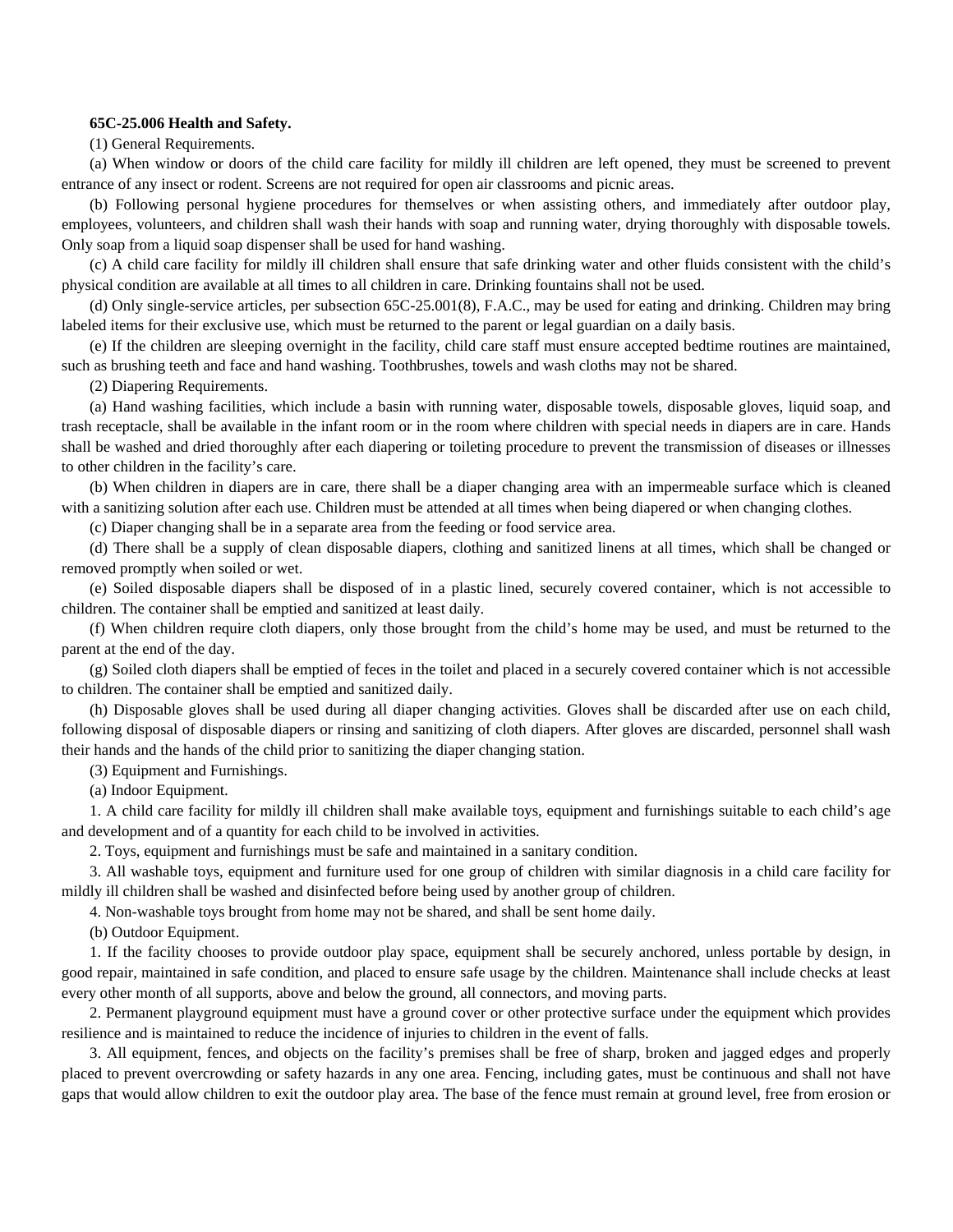build-up, to prevent inside or outside access by children or animals.

4. All equipment used in the outdoor play area shall be constructed to allow for water drainage and maintained in a safe and sanitary condition.

(4) Fire Safety.

(a) Unless statutorily exempted, all child care facilities for mildly ill children shall conform to state standards adopted by the State Fire Marshal, Chapter 4A-36, F.A.C., Uniform Standards for Life Safety and Fire Prevention in Child Care Facilities and shall be inspected annually. A copy of the current and approved annual fire inspection report by a certified fire inspector must be on file with the department or local licensing agency.

(b) There shall be at least one operable, corded telephone readily accessible in the child care facility which is neither locked nor located at a pay station and is available to all staff during the hours of operation, even in the event of a power outage.

(c) Child care facilities for mildly ill children shall conduct monthly fire drills when children are in care. Subject to local fire authority's approval, evacuation of the premises shall not be required, however, facilities shall ensure that the children are taken at least to the point of exit. A current attendance record must accompany staff during a drill or actual evacuation and be used to account for all children.

(5) Emergency Procedures.

(a) At least one first aid kit containing materials to administer first aid must be maintained on the premises of all child care facilities for mildly ill children, at all times. Each kit shall be in a closed container and labeled "First Aid". The kit(s) shall be accessible to the child care staff at all times and kept out of the reach of children. Each kit must include:

1. Soap,

2. Band-aids or equivalent,

3. Disposable latex gloves,

4. Cotton balls or applicators,

- 5. Sterile gauze pads and rolls,
- 6. Adhesive tape,
- 7. Thermometer,
- 8. Tweezers,

9. In date syrup of ipecac, labeled "DO NOT INDUCE VOMITING UNLESS DIRECTED TO DO SO BY A PHYSICIAN OR POISON CONTROL 1(800)222-1222",

10. Pre-moistened wipes,

11. Scissors, and

12. A current resource guide on first aid and CPR procedures.

(b) Procedures and Notification.

1. Emergency telephone numbers, including ambulance, fire, police, poison control center, Florida Abuse Hotline, and the address of and directions to the facility, must be posted on or near all facility telephones and shall be used as necessary to protect the health, safety and well-being of any child in care.

2. Custodial parents or legal guardians shall be notified immediately in the event of any significant change in a child's illness or symptoms, accident or injuries sustained at the facility, which are more serious than minor cuts and scratches, and their specific instructions regarding action to be taken under such circumstances shall be obtained and followed. If the custodial parent or legal guardian cannot be reached, the facility operator will contact those persons designated by the custodial parent or legal guardian to be contacted under these circumstances, and shall follow any written instructions provided by the custodial parent or legal guardian on the enrollment or registration form.

3. Child care facilities for mildly ill children shall make arrangements with the parent or legal guardian for obtaining medical evaluation or treatment for a child, if necessary as determined by the licensed health caregiver and program policies.

4. Child care facilities for mildly ill children shall obtain emergency medical treatment without specific parental instruction when the parent or legal guardian cannot be reached, and the nature of the illness or symptoms or injury is such that there should be no delay in obtaining medical treatment, as determined by the licensed health caregiver or other qualified health professional.

5. Child care facilities for mildly ill children shall call the parent or legal guardian immediately when a child's illness or symptoms worsen to the degree that the child meets criteria for exclusion from the program, as outlined in subsection 65C-25.002(4), F.A.C.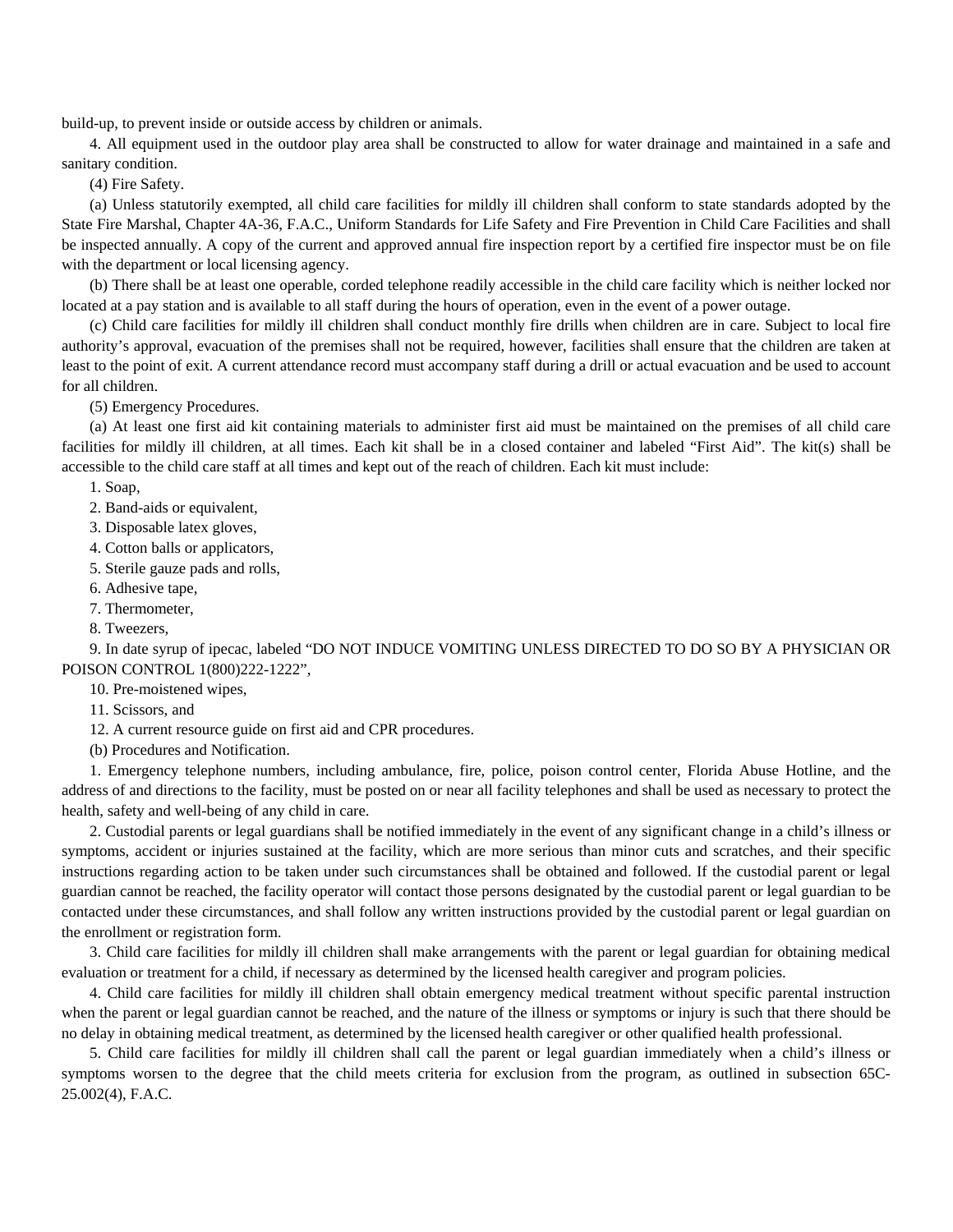6. All accidents and incidents which occur at a facility must be documented and shared with the custodial parent or legal guardian on the day they occur.

(6) Dispensing of Medication.

(a) Prescription and non-prescription medication brought to the child care facility for mildly ill children by the custodial parent or legal guardian must be in the original container. Prescription medication must have a label stating the name of the physician or ARNP, child's name, name of the medication, and medication directions. All prescription and non-prescription medication shall be dispensed according to written directions on the prescription label or printed manufacturer's label. For the purposes of dispensing non-prescription medication that is not brought in by the parent, in the event of an emergency, non-prescription medication can only be dispensed if the facility has written authorization from the parent or legal guardian to do so. Any medication dispensed under these conditions must be documented in the child's file and the parent or legal guardian must be notified on day of occurrence. If the parent or legal guardian notifies the child care facility of any known allergies to medication, written documentation must be maintained in the child's file. Special restrictions to medication must be shared with staff and posted with stored medicines.

(b) All medicines must have child resistant caps and shall be stored separately and locked or placed out of a child's reach.

(c) Medication shall be returned to the parent or legal guardian at the end of each day.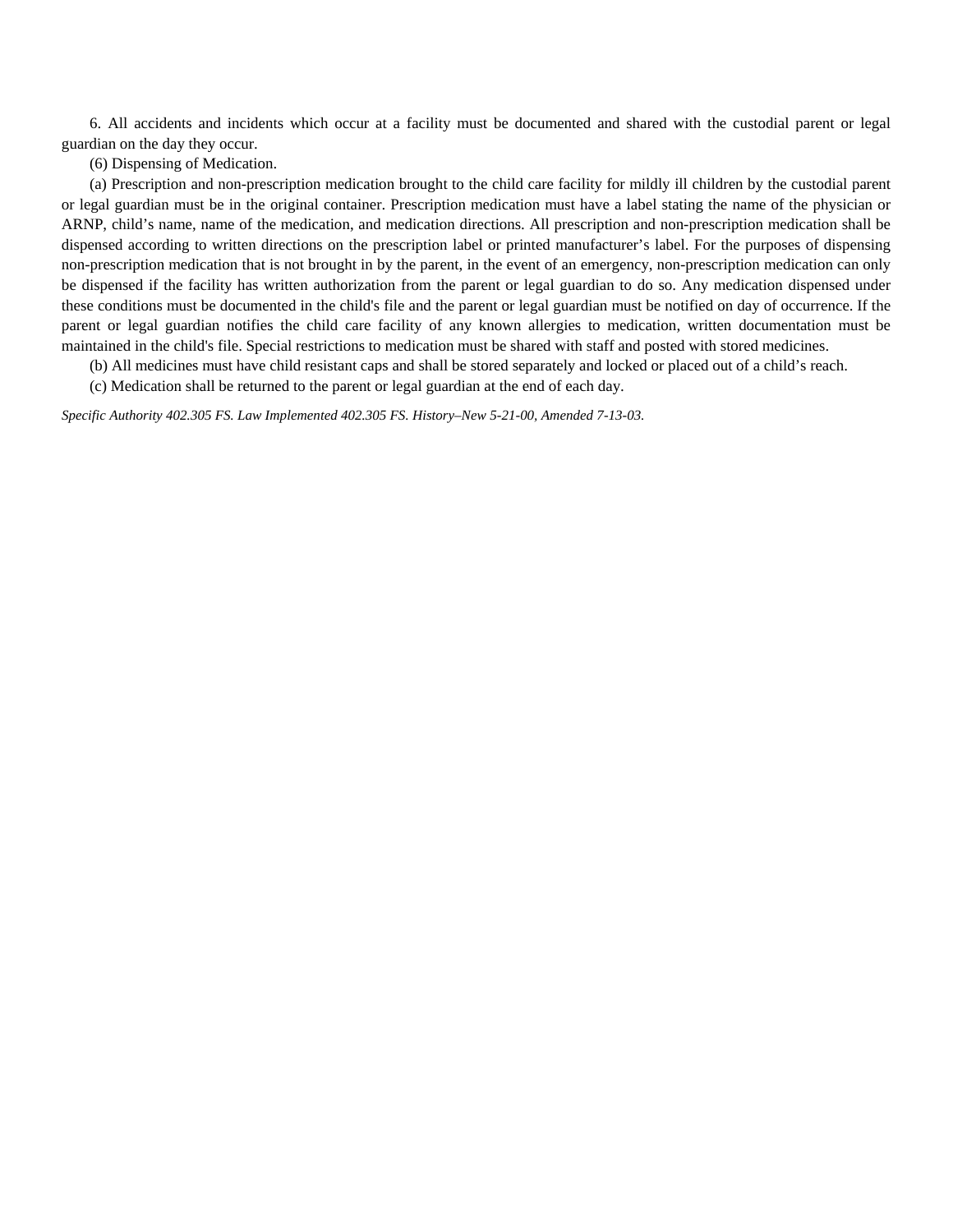### **65C-25.007 Food and Nutrition.**

(1) Nutrition.

(a) If a child care facility for mildly ill children chooses to supply food, it shall provide nutritious meals and snacks of a quantity and quality to meet the daily nutritional needs of the children. The USDA Food Guide Pyramid for Young Children, March 1999, shall be used to determine what food groups to serve at each meal or snack and the serving size of the selected foods for children one year of age or older, if tolerated by the medical condition. The fats and sweets category within the USDA Food Guide Pyramid for Young Children cannot be counted as a food group. Copies of the USDA Food Guide Pyramid for Young Children may be obtained from the district child care licensing office or local licensing agency. Using the USDA Food Guide Pyramid for Young Children; breakfast shall consist of at least three different food groups; lunch and dinner shall consist of at least four different food groups and snacks shall consist of at least two different food groups.

(b) If a facility chooses not to provide meals and snacks, arrangements must be made with the custodial parent or legal guardian to provide nutritional food for the child.

(c) Child care facilities for mildly ill children shall ensure that menus for children can be modified to meet the individual needs of each child in care. If a special diet is required for a child by a physician, a copy of the physician's order, a copy of the diet, and a sample meal plan for the special diet shall be maintained in the child's facility file. If the parent notifies the child care facility of any known food allergies, written documentation must be maintained in the child's file. Special food restrictions must be shared with staff and must be posted in a conspicuous location.

(2) Food Preparation Area.

(a) All licensed child care facilities for mildly ill children, approved by the Environmental Health Section to prepare food, shall meet the applicable requirements as specified in Chapter 64E-11, F.A.C., Food Hygiene.

(b) A kitchen area may be shared with other components of the facility, however, staff providing child care for the mildly ill children shall not be involved in food preparation.

(3) Food Service.

(a) Children shall be individually fed or supervised at feeding and offered foods appropriate for their ages and physical condition.

(b) There shall be no propped bottles. There shall be no automatic feeding devices unless medically prescribed. Formula shall be refrigerated and handled in a sanitary manner before and after use. All bottles shall be individually labeled.

(c) Heated foods and bottles must be tested before feeding to ensure heat is evenly distributed and to prevent injury to children.

(d) All meals and snacks provided for children participating in child care facilities for mildly ill children must be served on single-service articles, per subsection 65C-25.001(8), F.A.C.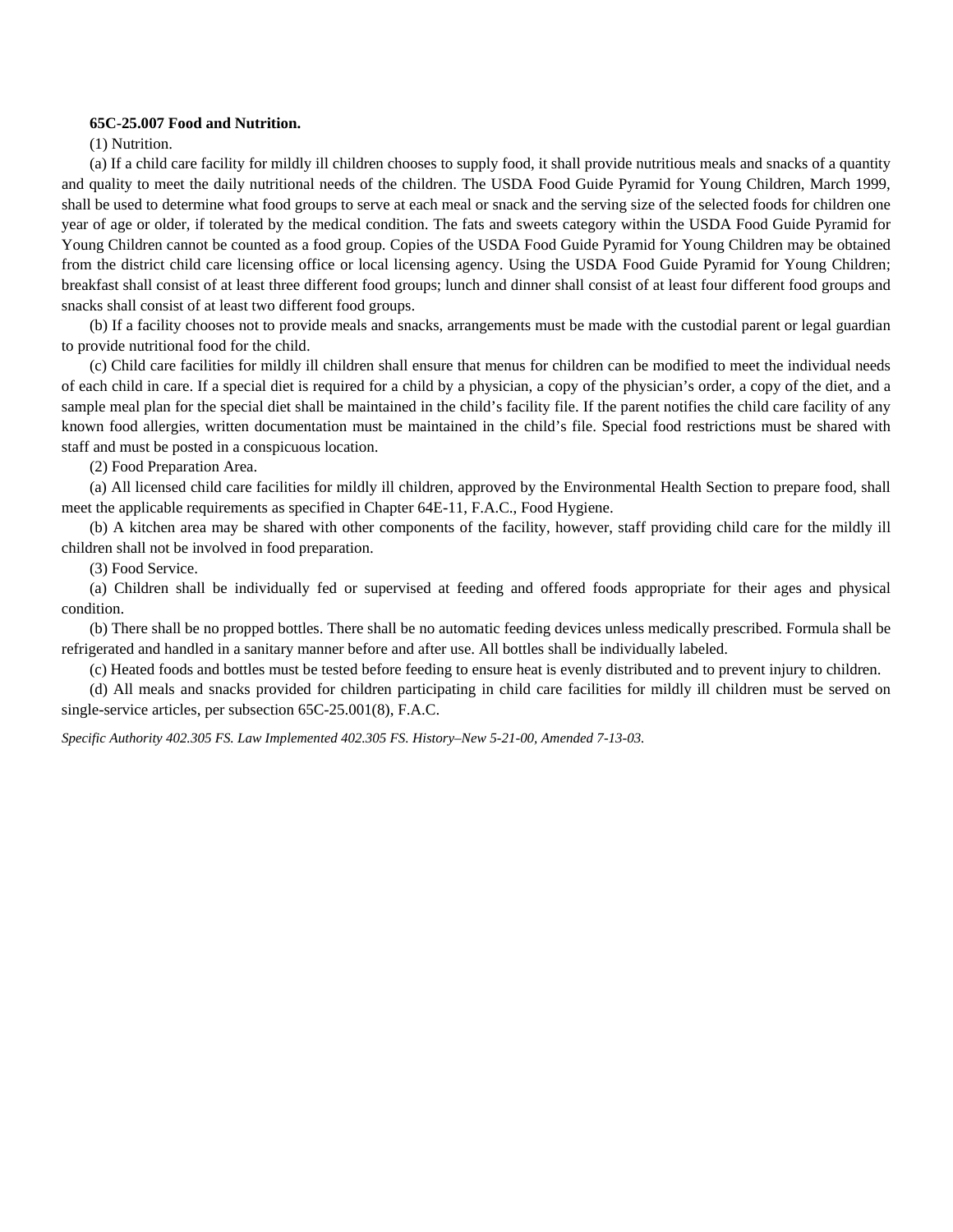# **65C-25.008 Record Keeping.**

(1) General Requirements.

(a) All records required to document compliance with Section 402.305, F.S., shall be maintained at the facility, available during the hours of operation for the licensing authority to review.

(b) Copies of required records are acceptable for documentation. Original documents are the property of the party providing the information.

(2) Children's Records.

(a) Each child's record shall contain a signed statement from the parent, attesting to the child's immunization status, either current or religiously exempt from immunization, as required by Chapter 64D-3, F.A.C.

(b) Enrollment/Registration Information. The facility operator shall obtain enrollment information from the child's custodial parent or legal guardian, prior to accepting a child in care. This information shall be documented on CF-FSP Form 5241 Dec. 99, Application for Enrollment in Specialized Child Care Facilities for Mildly Ill Children, which is incorporated by reference, or an equivalent from that contains all the following information required by the department's form:

1. Child's name, age, date of birth, sex

2. Parent or legal guardian's name.

3. Employer name.

4. Home, work and beeper telephone numbers.

5. Person and telephone number to call in case parent cannot be reached.

6. Child's physician and telephone number.

7. Allergies and type of reaction and specific interventions in case of allergic reaction.

8. Present and past prescriptions and childhood diseases.

9. Current Diet.

10. Special areas of concern and special needs of assistance.

11. Diapering requirements.

(c) The child shall not be released to any person other than the person(s) authorized, or in the manner authorized in writing by the custodial parent or legal guardians.

(d) Children's files shall contain signed statements that the child care facility for mildly ill children has provided the following information to parents:

1. Admission policy.

2. The program's infection control procedures.

3. Methods for the daily care of children, including the child's progress.

4. Procedures for the care and referral for a medical evaluation for children who exhibit worsening symptoms, including a listing of those symptoms.

5. Policy and procedure for staff communication with parents and health care providers.

6. Discipline poli.

(3) Medication Records.

(a) A written record documenting the child's name, the name of the medication, date, time, dosage to be given, and signature of the custodial parent or legal guardian, shall be maintained at the facility. This record shall be initialed or signed by and at the time the facility personnel dispenses the medication.

(b) This record shall be maintained for a minimum of four months after the last day the child received the medication.

(4) Personnel Records. Records shall be maintained and kept current on all child care personnel, as defined by Section 402.302(3), F.S., and household members if the facility is located in a private residence. These shall include:

(a) An employment application with the required statement pursuant to Section 402.3055(1)(b), F.S.

(b) Position and date of employment.

(c) Signed statement that the employee understands the statutory requirements for professionals' reporting of child abuse and neglect.

(d) Level 2 screening information documented on CF-FSP Form 5131, Oct. 02, Background Screening and Personnel File Requirements. An employment history check for the previous two years or last three jobs is required as part of background screening.